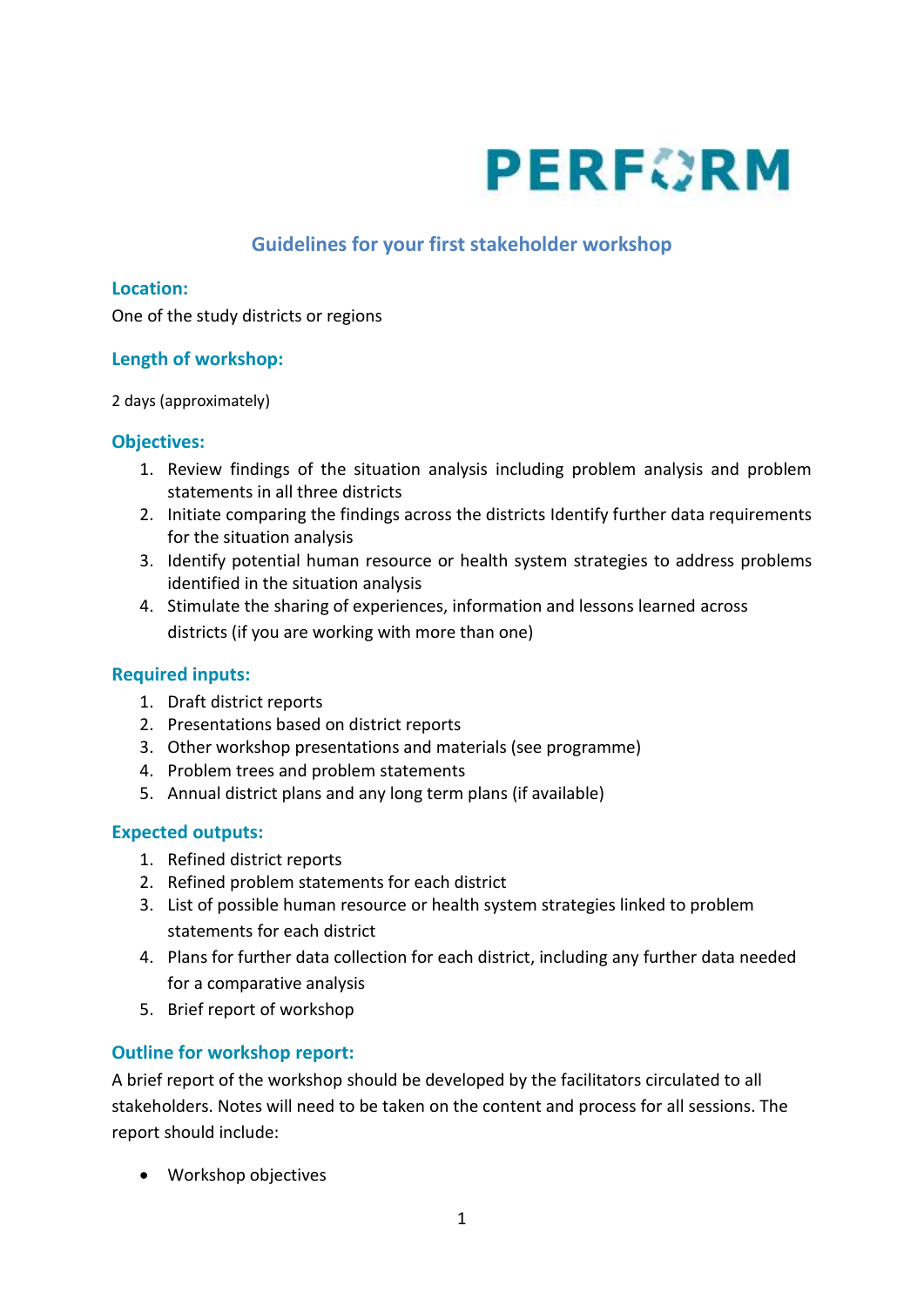- Workshop programme with brief commentary on the sessions of the workshop
- List of participants (with their designations)
- Outputs of the workshop (see 1-5 above)
- Evaluation results
- Reflections on process of workshop by facilitators, such as the interactions within the District Health Management Teams (DHMTs) and interactions between DHMTs and facilitators<sup>1</sup>
- Presentations (for example the PowerPoint slides)
- Tools or worksheets that were used
- Photographs of participants (make sure you get their consent in advance)

1

<sup>&</sup>lt;sup>1</sup> This will be an important data source for reviewing the action research process.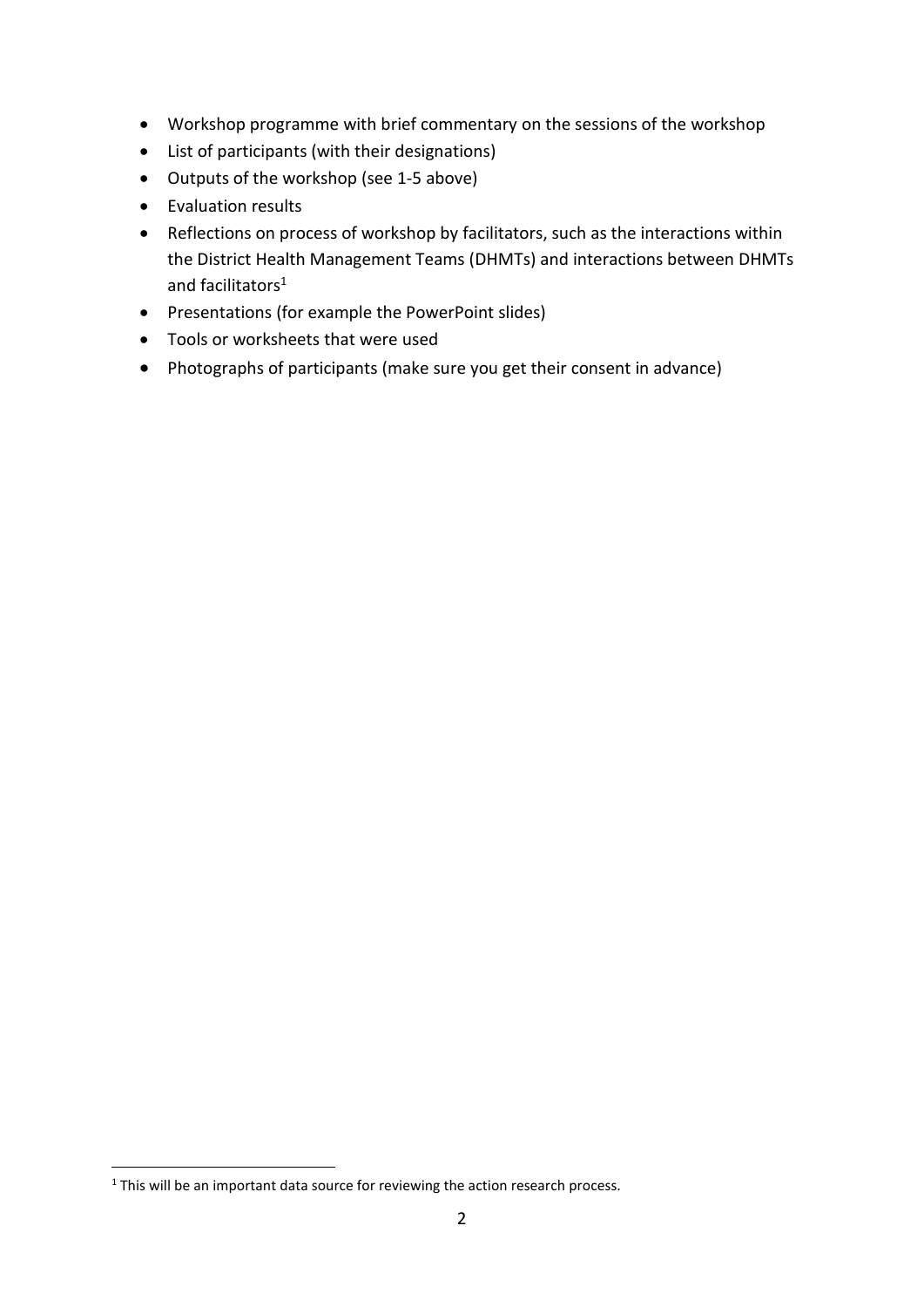# **Suggested programme:**

The Research Teams and partners can decide how to share the workload of the workshop. They are referred to collectively as "facilitators" in the programme. The use of presentations and other tools is **optional** and they can also be **adapted** as necessary.

| Day 1 | <b>Programme activities</b>                | <b>Explanation</b>                                               | <b>Materials</b>                     |
|-------|--------------------------------------------|------------------------------------------------------------------|--------------------------------------|
|       | <b>Welcome/Ice breaker</b>                 | An ice breaker will help all participants to get to know each    | List of ice breakers and energisers  |
|       |                                            | other.                                                           | Blank name tags so people can write  |
|       |                                            |                                                                  | their names and attach them to their |
|       |                                            |                                                                  | clothes.                             |
|       | Introduction to workshop:                  | The facilitators can then introduce the purpose of the           | Introductory presentation for the    |
|       | Purpose of workshop                        | workshop, where the workshop stands in the whole                 | stakeholder workshop to be adapted   |
|       | Objectives<br>$\bullet$                    | project/research process, objectives and expected outputs.       | for country context.                 |
|       | Programme                                  |                                                                  |                                      |
|       | <b>Expected outputs</b>                    |                                                                  |                                      |
|       | <b>Presentations of situation analyses</b> | It is important that all districts know what the other districts | Presentations based on district      |
|       | including problem trees and                | have done in the situation analysis and what problems were       | reports                              |
|       | statements:                                | identified. The activity presented in the left hand column is    | Guidance on how to provide           |
|       | District 1 presentation                    | one approach to ensuring this happens. There may be other        | feedback can be found in the         |
|       | District 2 leads<br>$\circ$                | approaches that you could use.                                   | Observation checklist for situation  |
|       | feedback using                             |                                                                  | analysis presentation                |
|       | checklist                                  | Use an energiser in between presentations to keep everyone       |                                      |
|       | Other districts and<br>$\circ$             | awake and motivated.                                             |                                      |
|       | facilitators give                          |                                                                  |                                      |
|       | feedback                                   | Each DHMT can then present the findings from the situation       |                                      |
|       | District 2 presentation                    | analysis including the problem trees and statements to the       |                                      |
|       | District 3 leads<br>$\circ$                | plenary.                                                         |                                      |
|       | feedback using                             |                                                                  |                                      |
|       | checklist                                  | To encourage participation from all participants, nominate       |                                      |
|       | Other districts and<br>$\circ$             | one of the other DHMTs to lead the feedback using the            |                                      |
|       | facilitators give                          | observation checklist (each DHMT member completes a              |                                      |
|       | feedback                                   | checklist). Following their feedback, then open it up to the     |                                      |
|       | District 3 presentation                    | plenary for further comments.                                    |                                      |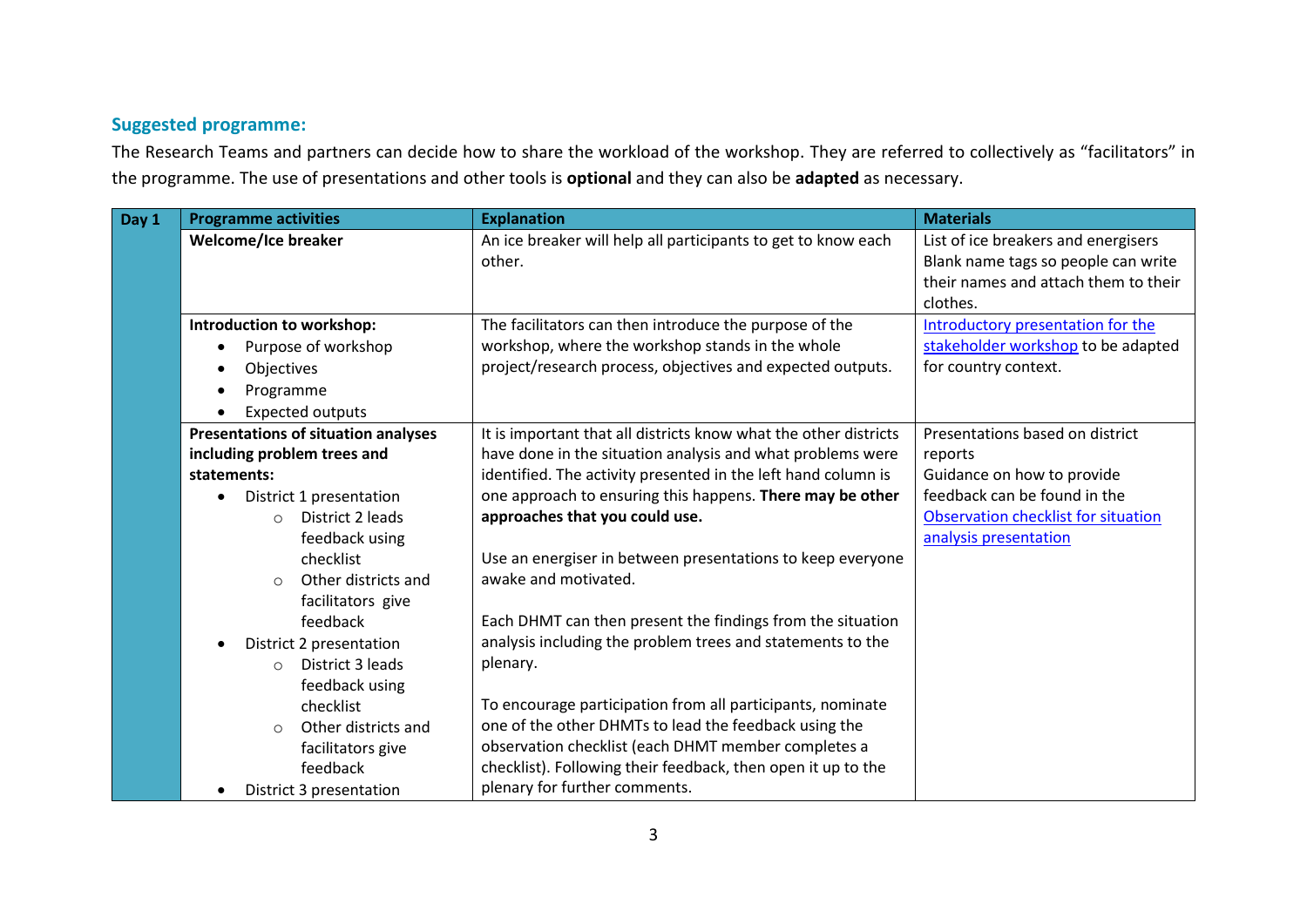| District 1 leads<br>$\circ$              | The observation checklist includes areas such as:              |  |
|------------------------------------------|----------------------------------------------------------------|--|
| feedback using                           | Any surprising /interesting findings                           |  |
| checklist                                | Any missing data                                               |  |
| Other districts and<br>$\circ$           | Further data requirements                                      |  |
| facilitators give                        | Any problems in data collection                                |  |
| feedback                                 | The facilitators should point out missing data needed for any  |  |
|                                          | comparative analysis                                           |  |
| Comparing findings across the three      | Facilitators compare a few selected indicators analysis across |  |
| districts:                               | the three districts from the areas of:                         |  |
| Presentation by facilitators             | - Human resources and health systems                           |  |
|                                          | - DHMT (structure and management processes)                    |  |
|                                          | - The problems identified (as part of the situation            |  |
|                                          | analysis)                                                      |  |
|                                          | - The process of doing the situation (including access         |  |
|                                          | to data)                                                       |  |
|                                          | The DHMTs should then be invited to comment on the             |  |
|                                          | comparisons. The main purpose of this activity is to           |  |
|                                          | encourage teams to share experiences, information and          |  |
|                                          | lessons.                                                       |  |
|                                          | Notes need to be taken so that this session can feed into the  |  |
|                                          | Country Situation Analysis report (for example, the            |  |
|                                          | Comparative Analysis section) and the workshop report.         |  |
| <b>Agreement on changes to situation</b> | Based on the presentations and feedback, the plenary, led by   |  |
| analysis district reports                | the facilitators, will discuss and make agreements on          |  |
| Discuss in plenary                       | changes to each situation analysis district report, including  |  |
|                                          | any additional data collection needed.                         |  |
|                                          |                                                                |  |
|                                          |                                                                |  |
| <b>Finalising district reports</b>       | Time is set aside for the facilitators and DHMTs to work       |  |
| Each district with facilitator:          | together to make the changes to the reports, and develop       |  |
|                                          | plans for collecting any missing data (i.e. data, methods,     |  |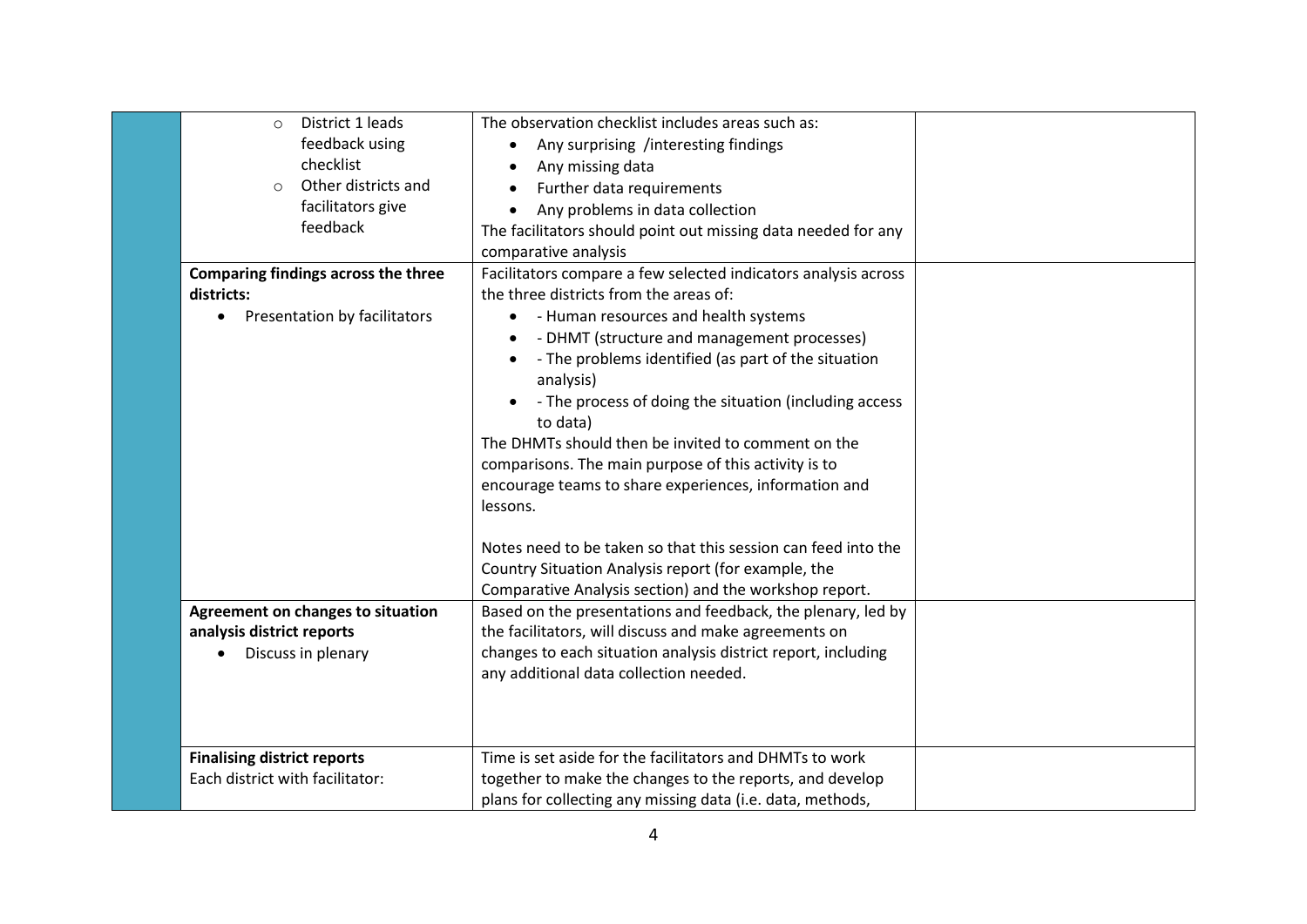|       | Refines the situation analysis<br>$\bullet$<br>district report<br>Develops plan for collecting<br>$\bullet$<br>any missing data                                                                                                                                                                                                                                                                                             | persons responsible, timeline). If this is left until after the<br>workshop, there is a risk that it may not be done, or may be<br>delayed. This will create problems for developing the country<br>report.                                                                                                                                                                                                                                                                                                                                                                                                                                                                                                                                                                   |                                                                                                                         |
|-------|-----------------------------------------------------------------------------------------------------------------------------------------------------------------------------------------------------------------------------------------------------------------------------------------------------------------------------------------------------------------------------------------------------------------------------|-------------------------------------------------------------------------------------------------------------------------------------------------------------------------------------------------------------------------------------------------------------------------------------------------------------------------------------------------------------------------------------------------------------------------------------------------------------------------------------------------------------------------------------------------------------------------------------------------------------------------------------------------------------------------------------------------------------------------------------------------------------------------------|-------------------------------------------------------------------------------------------------------------------------|
| Day 2 | <b>Energiser</b>                                                                                                                                                                                                                                                                                                                                                                                                            |                                                                                                                                                                                                                                                                                                                                                                                                                                                                                                                                                                                                                                                                                                                                                                               |                                                                                                                         |
|       | Possible human resources/health<br>systems strategies<br>Brief presentation on human<br>resources/health systems<br>strategies                                                                                                                                                                                                                                                                                              | Guidance for this presentation is given in the notes section<br>of the presentation. Where possible, make the presentation<br>interactive by making links to participants' own experience                                                                                                                                                                                                                                                                                                                                                                                                                                                                                                                                                                                     | Presentation: Health workforce<br>performance and the use of bundles<br>of human resources/health<br>systems strategies |
|       | Development of preliminary list of<br>strategies for one problem<br>One example worked through<br>in plenary                                                                                                                                                                                                                                                                                                                | In plenary, the facilitators will take one problem identified in<br>the district presentations as an example, and work through<br>the process of developing a preliminary list of strategies.<br>First brainstorm to develop a list of the possible strategies<br>you could use to address this problem; then filter this list<br>using selection criteria.                                                                                                                                                                                                                                                                                                                                                                                                                   | Worksheet: Worksheet for listing<br>and reviewing human<br>resources/health systems strategies                          |
|       | Development of preliminary list of<br>strategies<br>Group work - each district:<br>Reviews problem trees and<br>$\bullet$<br>areas covered by problem<br>statements<br>List possible human resources<br>and complementary health<br>systems strategies<br>List and analyse enablers and<br>constraints of proposed<br>strategies<br>Review possible strategies<br>against selection criteria and<br>data in district report | Each DHMT (with a facilitator) will firstly review their<br>problem trees and areas covered by the problem<br>statements, and will then brainstorm to develop a list of<br>possible human resources and health systems strategies to<br>address the problem statement and tree.<br>This list is then reviewed against the selection criteria:<br>Focused on improving health workforce performance in<br>the district<br>Measurable and observable effect on workforce<br>$\bullet$<br>performance within 12 - 18 months<br>Implemented within available resources in the district<br>$\bullet$<br>Linked to district plan<br>$\bullet$<br>Linked to existing policies/strategies<br>$\bullet$<br>Based on the evidence accumulated in the situation<br>$\bullet$<br>analysis | Instructions for activity including<br>example                                                                          |